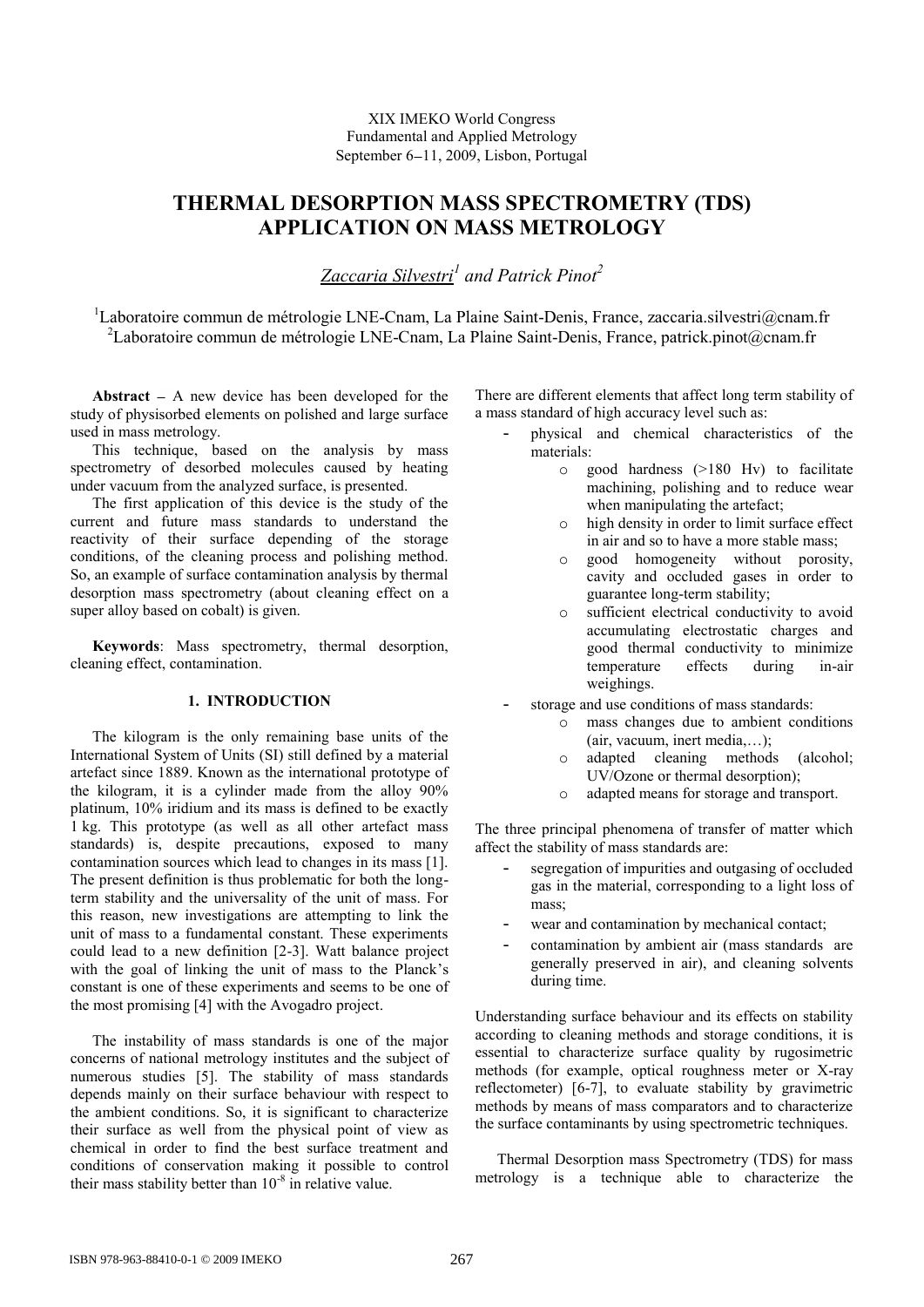contaminants of surface because it is possible to study the sorption phenomena at a given temperature under vacuum.

First, this article describes the device of an analysis technique known as Thermal Desorption mass Spectrometry (TDS), then presents the results of an example of study concerning the superficial behaviour of a superalloy based on cobalt commercially named Alacrite XSH after applying different cleaning methods and finally in conclusion gives some future improvements of this device.

## **2. PRINCIPLE OF THE TDS**

This device is able to carry out two tasks:

- Study of sorption phenomena at given temperature under very low pressure (about  $10^{-6}$  Pa). The TDS gives qualitative information on surface contaminants of mass standards (or large samples) and allows to determine kinetic and thermodynamic parameters of desorption process and dissociation or recombinaison reactions on the surface;
- Heat treatment of samples or mass standards under vacuum (now used as a cleaning method).

## *2.1. Generalities*

The basic principle is to cause desorption of physisorbed molecules on a surface by heating it under low pressure. There are two experimental processes to reach the goal: the Temperature Programmed Desorption (TPD) and the flash desorption.

#### *2.2. Temperature programmed Desorption (TPD)*

TPD remains the most common methods and the easiest to implement for the analysis of mass spectrums and for the determination of kinetic and thermodynamic parameters during a desorption.



Fig. 1. Temperature Programmed Desorption where temperature ramp is necessary to separate desorption peaks in an optimal way.

This method, see Fig. 1, first published in 1963 by Amenomiya and Cvetanovic [8], is based on a constant heating (regulated ramp temperature) of the studied sample in vacuum following partial pressure (or intensity) of desorbed molecules using a mass spectrometer. The different observed peaks describe different adsorption sites of a surface characterized by various activation energies.

The main difficulty of this method is the interpretation of the pressure versus temperature curves to obtain thermodynamic parameters. This is possible by using one of different models like the Absolute Rate Theory (ART theory) [9].

#### *2.3. Flash desorption*

This method is the easiest one to desorb molecules because we apply straight maximum temperature on the studied surface. Then, all the molecules desorb simultaneously. The analysis of mass spectrums is possible while it is very hard to find activation energies.

## **3. EXPERIMENTAL SET-UP**

#### *3.1. Technical specifications of the thermal desorption mass spectrometry (TDS).*

The main specifications of the set-up are:

- presence of a load-lock chamber to avoid contamination of analysis chamber;
- possibility of analysis applied on either low thickness samples such as thick discs or plates or cylindrical mass ;
- presence of double wall allowing the cooling liquid circulation to avoid internal walls decontamination;
- possibility to heat the surface by contact and/or radiation transfer.

#### *3.2. Device description*



Fig. 2. General view of the TDS device.

Fig. 2 presents the experimental device mainly made up of two enclosures manufactured in a very low desorbing material. The first enclosure is the load-lock system with samples transporter, the second enclosure connected to the lock system by a gate valve is the analysis chamber equipped with a quadrupole mass spectrometer, a sample heating holder and two infra-red lamps.

The transporter can accommodate samples of diameter between 39 to 56 mm and allows the transfer between the two chambers. Each enclosure has its own system of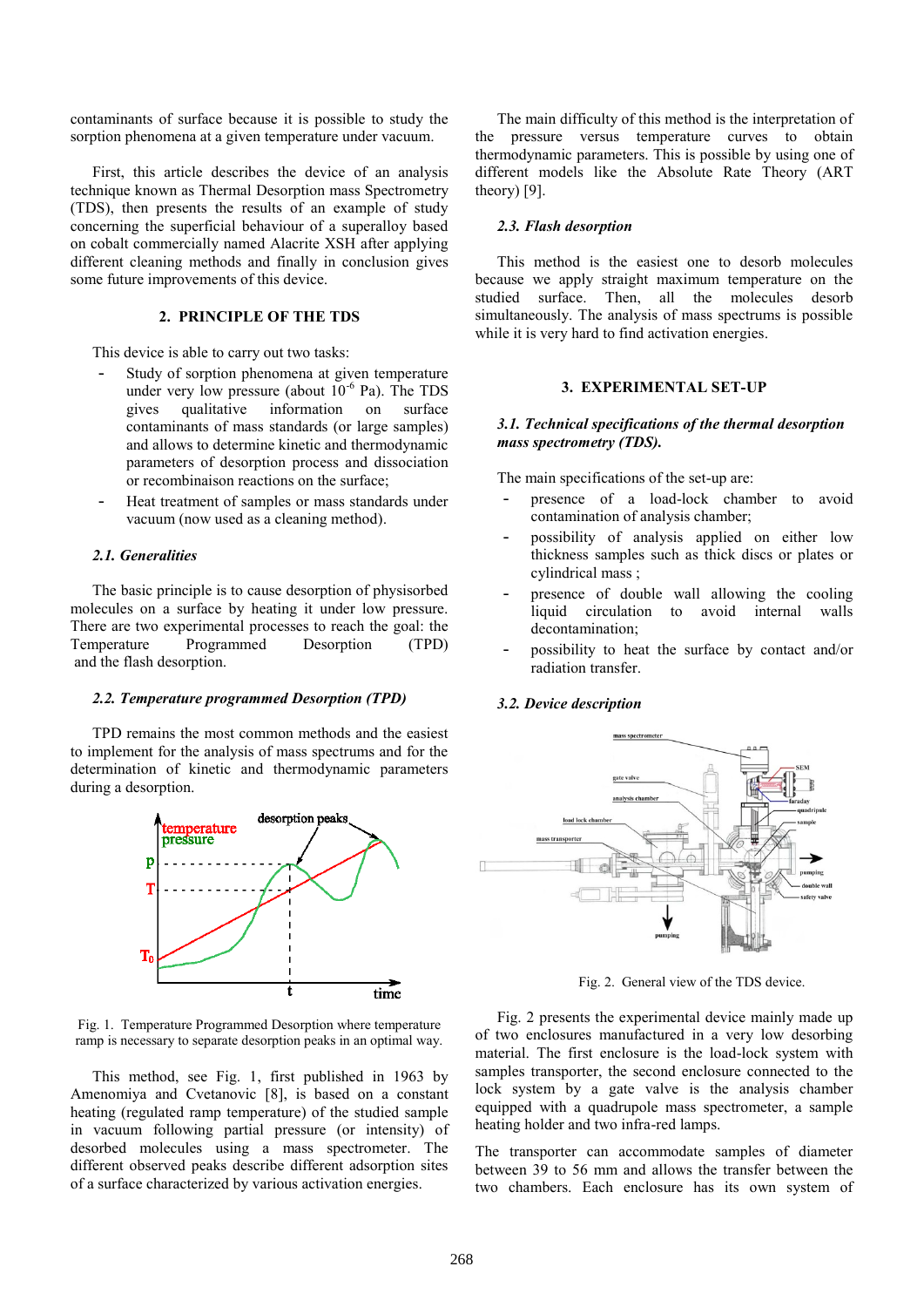pumping, constituted of a roots primary pump and of a dry turbo molecular pump.



Fig. 3. The two enclosures of the TDS device.



Fig. 4. The analysis chamber of the TDS device.

The analysis chamber (Fig. 3 and 4) is equipped by:

- a vertical translator of 100 mm travel which supports a heating holder being able to reach a temperature of 1200°C;
- a thermocouple associated with a translator of 50 mm travel allows to measure by contact the temperature of the upper side of the sample;
- two infrared lamps with reflectors for fast heating of the upper side of the sample;
- a pressure gauge for the measurement of the pressure in the chamber;
- a safety valve in order to avoid an overpressure of the cooling system;
- an observation window;
- a high resolution quadrupole mass spectrometer with tungsten filaments (Pfeiffer QMA with QMS 422 controler and QMH 410 generator). The quadrupole has rungs of 300 mm length and 16 mm diameter. The usual speed of measurement is about 10 ms.uma-1 . This spectrometer is able to scan mass between 1 to 100 amu.

#### **4. RESULTS AND DISCUSSION**

#### *4.1. Choice of the detector*

The used quadrupole mass spectrometer has two detectors: a Faraday cup and a Secondary Electron Multiplier (SEM). Due to a better signal-to-noise ratio, SEM detector is preferably used. In the Fig. 5, for example, with SEM detector is possible to see a peak at mass 4.



Fig. 5. Mass spectrums: a. with Faraday cup – b. with SEM.

## *4.2. Example of analysis by TDS: effect of cleaning procedure on Alacrite XSH*

Alacrite XSH, is a cobalt based alloy (CoCr20WNi; 55% cobalt, 20% chromium, 15% tungsten and 10% nickel). This alloy has a density of  $9150 \text{ kg.m}^{-3}$  and hardness close to 280 Hv. It is usually used in metrology for the realization of transfer mass standard and numerous studies on this superalloy have been carried out [10-12]. It is important to note that the "Nettoyage-lavage" BIPM [13] is the usual cleaning for primary Pt-10%Ir and secondary mass standards.

In this study, successively, we apply different cleaning procedures using applied solvents with chamois leather on a diamond polished [14-15] disk of diameter 54 mm and thickness 2 mm:

- ethanol (the highest purity);
- mixture with equal parts of ether and ethanol (also the hightest purity);
- "nettoyage-lavage" BIPM (with bidistilled water);
- isopropanol.

The measurements have been carried out one day after the cleaning of the sample in order to stabilize surface reactivity.

Between each cleaning, we analyze the contamination with the mass spectrometer of the sample applying a thermal desorption up to 500°C (slope: 25°C.min<sup>-1</sup>) during two hours.

For each cleaning process, the main contamination detected is for:

- **ethanol cleaning:** ethanol molecules and also in large quantities  $H_2O$  and  $CO_2$ . In Fig. 6, we note that the desorption of ethanol is close to 350°C except for oxygen.
- ethanol/ether mixture cleaning: large part of H<sub>2</sub>O and  $CO<sub>2</sub>$  but few traces of  $C<sub>2</sub>H<sub>5</sub>$ ,  $C<sub>2</sub>H<sub>3</sub>$  and  $C<sub>2</sub>H<sub>2</sub>OH$ groups. In fact, we do not find exactly ether or ethanol but fragments of them due to dissociation of ether and ethanol during cleaning or fragmentation in the ionization chamber during thermal desorption. In Fig. 7, we note first that the desorption of the mixture is around 400°C and second that  $C_2H_7$  and  $C_2H_5$  are the main desorbed molecules.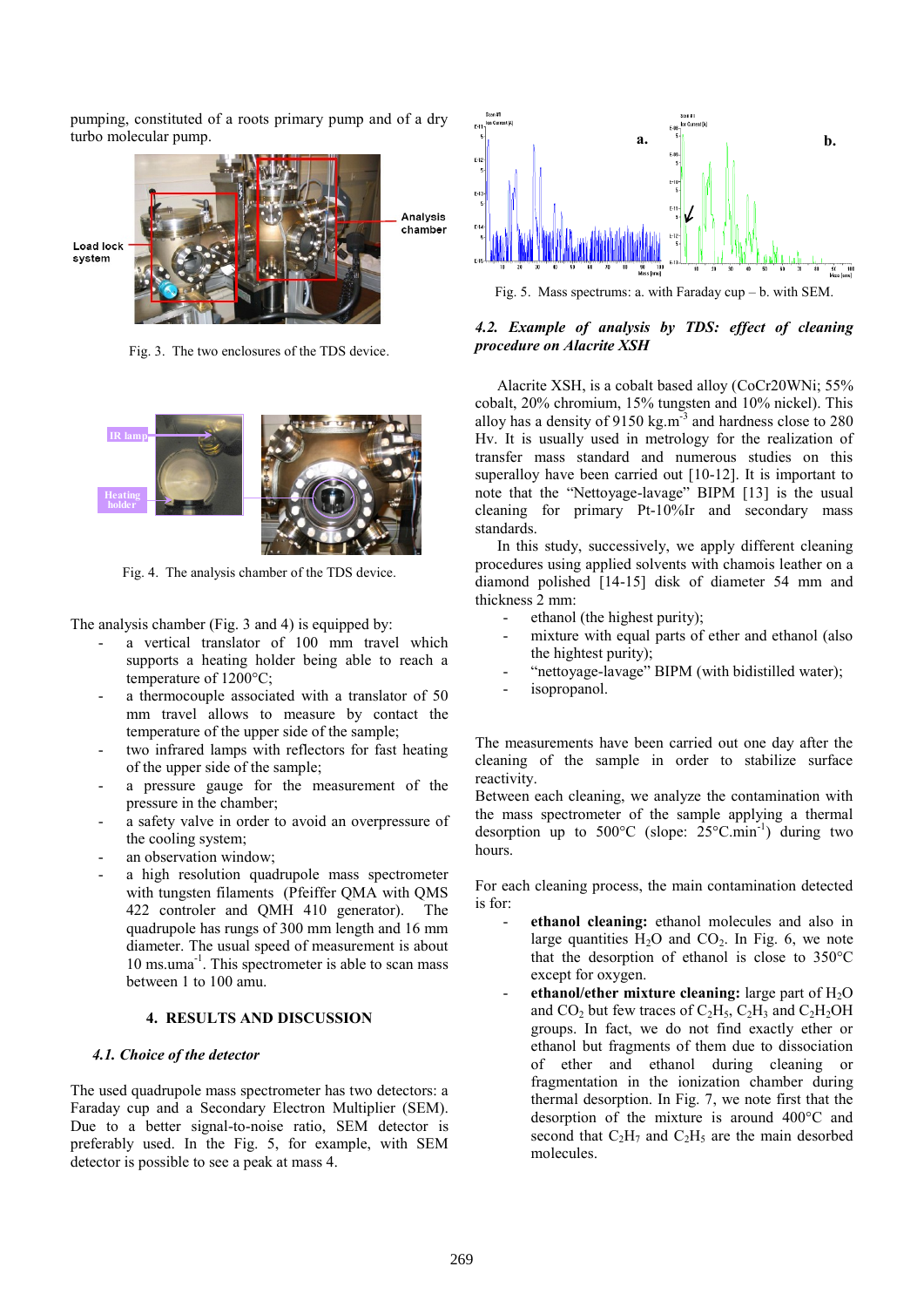- **"nettoyage-lavage BIPM":** finding elements (large part of water) are coherent with the applied cleaning. Nevertheless, despite of washing with water, we can find some traces of ether and ethanol.
- **isopropanol cleaning:** the sample desorbs as the others cleanings, a large part of water, carbon dioxide and fragments of isopropanol (see Fig. 8).



Fig. 6. Evolution of selected elements versus time during a thermal desorption after applying an ethanol cleaning.



Fig. 7. Evolution of selected elements versus time during a thermal desorption after applying an ethanol/ether cleaning.

The comparison of the intensity of the different mass spectrums validates previous studies on cleaning effect on Alacrite XSH [9-10]: ethanol is not efficient to clean absolutely the surface. So, it is necessary to combine it with ether to eliminate molecules greater than 45 amu (see Fig. 8 and 9). The "nettoyage-lavage" BIPM allows the eliminating of residual traces of ether and ethanol but contaminates the surface with water (see peaks at 16,17 and 18 amu on Fig. 8). Isopropanol is not appropriate to clean the surface due to a large presence of contamination in comparison of the other cleanings.



Fig. 8. Selected mass spectrums for each cleaning process (atomic masses between 1 to 100 amu).



Fig. 9. Selected mass spectrums for each cleaning process (Focus for the atomic masses between 45 to 100 amu).

## **5. CONCLUSION**

The TDS device, currently adapted to mass metrology, allows a quick analysis of the contamination of the surface of mass standards to see for example the cleaning effect of a surface. Thanks to this device, it is possible to establish a new procedure of cleaning for mass standard: by thermal desorption. This procedure takes advantage in the fact that it clearly eliminates organic contaminations and water from surface. But in air, applying this method, the recontamination is very fast: one hour after airing, 90% of the mass is recovered on the surface (mainly water). So, this method is adapted for mass standards stored in vacuum or inert media.

Finally, mass metrology is not the only application of the thermal desorption spectrometry. Indeed, TDS will be used for a project founded by French Research Agency (ANR) for the study of contamination on mass standards of random roughness in the nanometric scale [16]. This contamination must be controlled. Those should lead to correlate the nature and quantity of surface contaminants to the roughness of various materials used. One will thus define the conditions